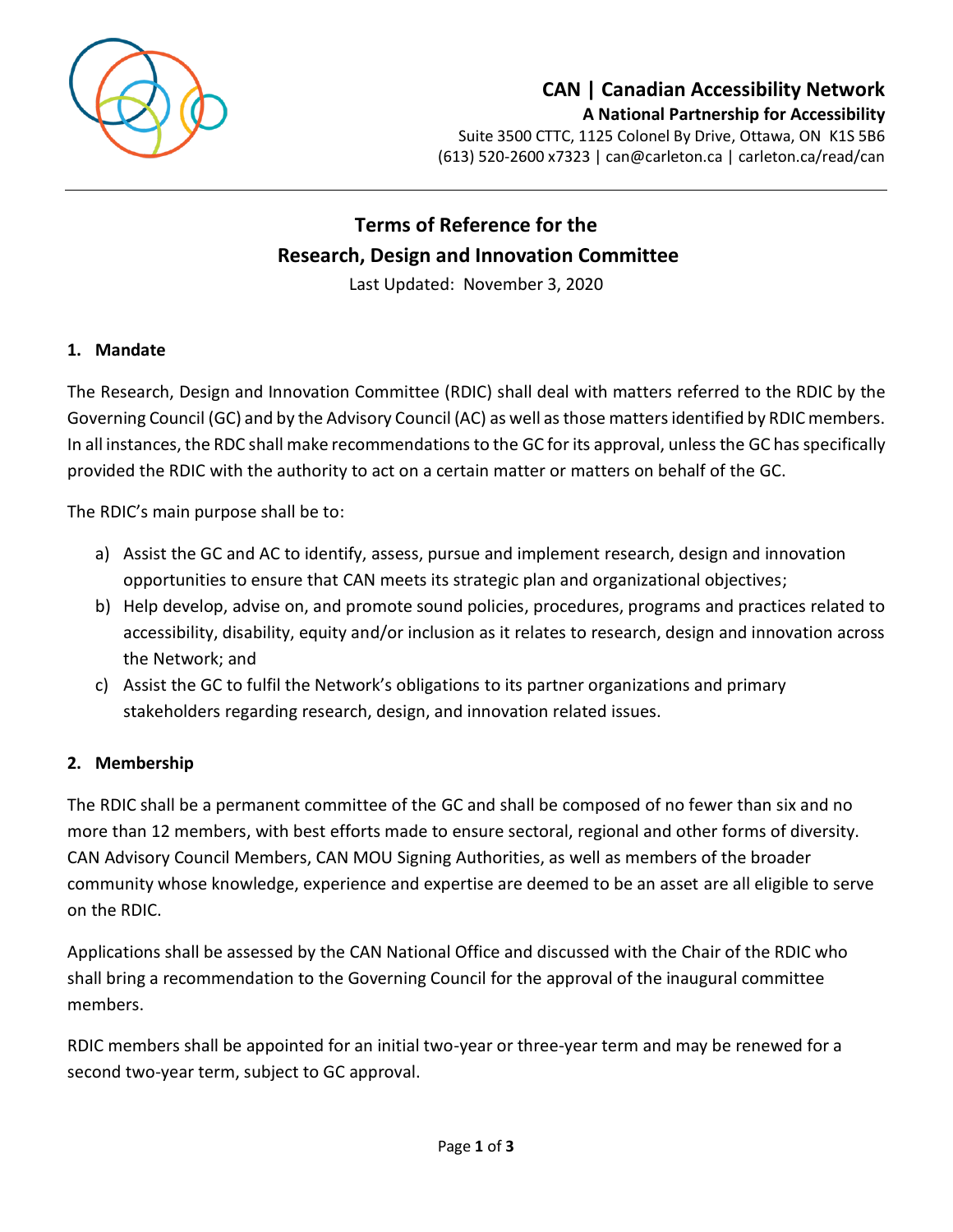The Director of CAN's National Office shall also sit on the RDIC as a non-voting member and shall designate a CAN National Office staff person or an external resource to act as Secretary to the RDIC.

# **3. Chair and Vice-Chair**

The inaugural Chair of the RDIC shall be appointed by the Chair of the GC, following consultation with the CAN nomination review committee charged with the review of all nominations made by CAN partner organizations.

The Vice-Chair of the RDIC shall be chosen by his or her peers from among appointed committee members.

The Chair and Vice-Chair of the RDIC shall each be appointed for an initial two-year or three-year term and may be renewed for a second two-year term, subject to GC approval.

In the absence of the Chair of the RDIC, the meeting shall be chaired by the Vice-Chair. In the absence of the Vice-Chair of the RDIC, the meeting shall be chaired by a member of the committee, chosen to chair from amongst his or her peers.

# **4. Notice and Frequency of Meetings**

The RDIC shall meet in person or by teleconference/webinar at least twice a year at the call of the Chair.

Notice of every meeting shall be delivered, telephoned or sent electronically to each RDIC member at least 7 days before the meeting is to take place. However, RDIC members may collectively waive notice of a meeting.

# **5. Quorum and Voting**

A quorum for meetings shall be a majority of the RDIC voting members then holding office present in person or by telephone or other telecommunication device that permits all persons participating in the meeting to speak and hear each other.

RDIC members shall seek consensus in formulating their recommendations for the GC. Where such consensus cannot be achieved, recommendations shall be decided by a majority of the votes cast on the question. In the case of an equality of votes, the Chair shall have the deciding vote.

A RDIC member shall not be entitled to vote by proxy at any meeting of the committee.

# **6. Reporting**

The Chair of the RDIC, or in his or her absence, the Vice-Chair shall report at each meeting of the GC and AC on committee business since the last meeting of the GC and AC, and on proposed recommendations, if any, for the GC's or AC's discussion or approval.

# **7. Evaluation**